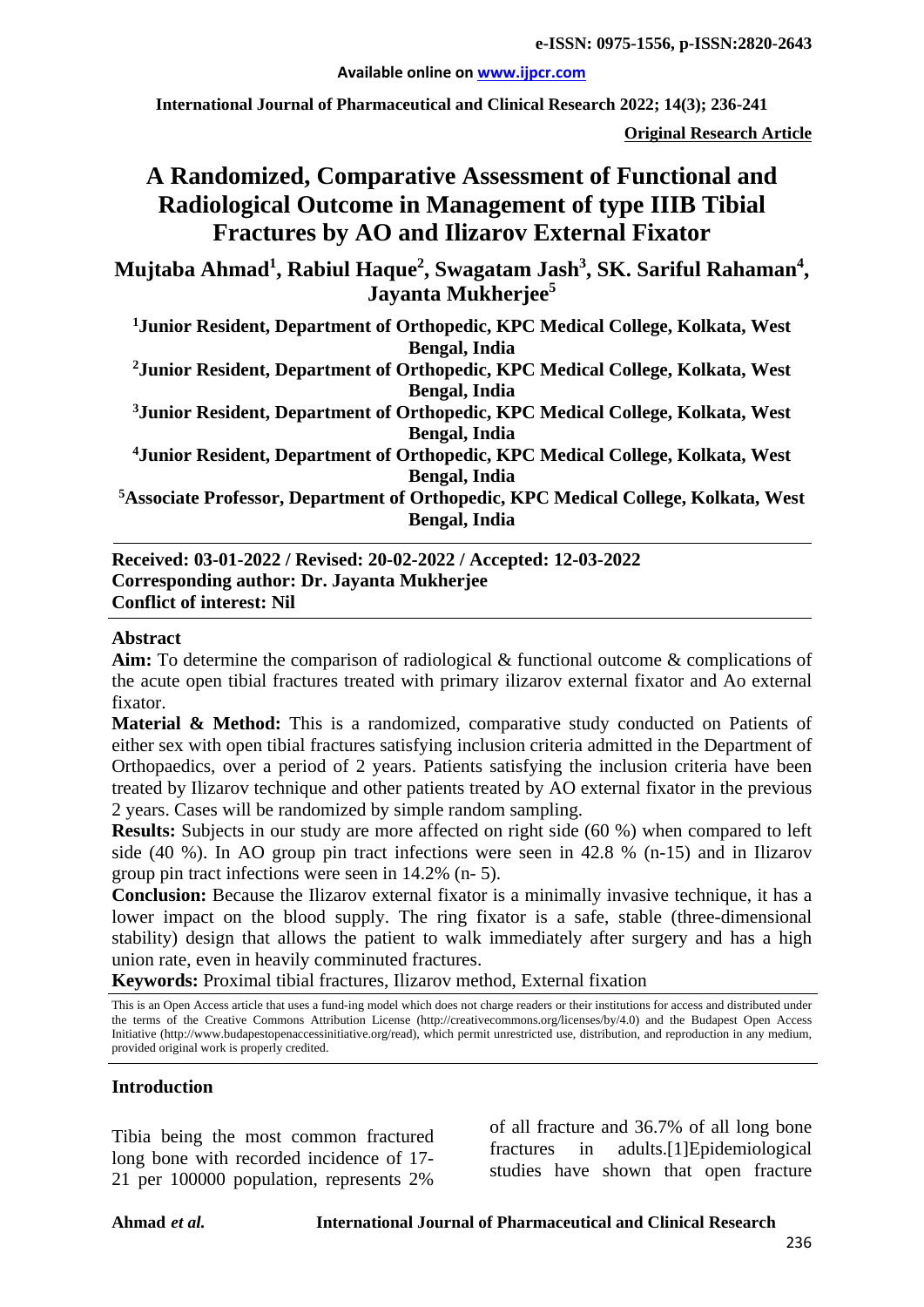comprises 23.5% of all tibial shaft fracture.[2]The common causes of fracture are road traffic accident (62.2%), falls (18.7%), sports (7.4%) and direct blows (8.3%).[3] The lack of the muscular covering over anteromedial aspect of the tibia and poor blood supply predispose open tibial fractures to certain complications. They present with a 10–20 fold increased risk of developing infection than open fracture in any other anatomical areas[4]and a non-union rate as high as 28% has been reported in the literature.[5, 6]

Fractures of the articular surface of the tibia, even in fractures with minimal joint extension, are usually the result of a highenergy direct blow [7]. Because of the type of trauma involved and the relatively high frequency of major soft-tissue injuries [8] the complication rate is high, regardless of treatment [9]. The relatively large surgical incisions that are used for internal fixation also add a considerable risk of soft-tissue complications [10].

Gavril A. Ilizarov devised Ilizarov technique of treatment in open tibial fractures. Despite of technical difficulties, Ilizarov method is now used worldwide for treatment of open fractures.7 The construct is ring fixator, safe, stable and enable the patient early Weight bearing after surgery and high union rates, even in highly comminuted fractures.[11]The Ilizarov method relies on distraction osteogenesis and advantages compare to AO external fixator is its relative stability (angular, rotational, and alignment) and immediate post-operative weight bearing which is difficult in AO external fixators. Use of thin k-wires (1.5mm&1.8mm) offers minimum traumatic effects on bone when compared to AO external fixator. The efficiency of treatment in Ilizarov is higher than AO external fixation.[12]The purpose of study is to compare Ilizarov technique and AO External fixation in open tibial fractures in terms functional and radiological outcome.

### **Material & Method:**

This is a randomized, comparative study conducted on Patients of either sex with open tibial fractures satisfying inclusion criteria admitted in the Department of Orthopaedics over a period of 2 years. Patients satisfying the inclusion criteria have been treated by Ilizarov technique and other patients treated by AO external fixator in the previous 2 years. Cases will be randomized by simple random sampling.

### **Inclusion criteria:**

Patients between 18-60 years of age Fresh, Open Tibia fractures (type IIIB) were included in this study.

### **Exclusion criteria:**

Patients who are not willing to provide informed consent, Closed Tibia fractures, Pathological fractures, Type I, IIIA & IIIC fractures, Intra Articular Fractures, Floating knee and Polytrauma patients.

## **Procedure:**

After obtaining written informed consent taken from the patients fulfilling the inclusion and exclusion criteria. Demographic data, history, clinical examination and details of investigations will be recorded in the study proforma after admission. Preoperative work up done and patients will be divided into two groups based on method of treatment they will get. These patients will be randomized by simple random sampling and treated with Ilizarov and AO Biplanar external fixator. Early wound swab taken. All patients were started on triple antibiotics which includes 3rd generation Cephalosporins, Metranidazole for Anaerobic bacterial coverage and Aminoglycoside for gram negative bacterial coverage. All wounds were given thorough wound wash with normal saline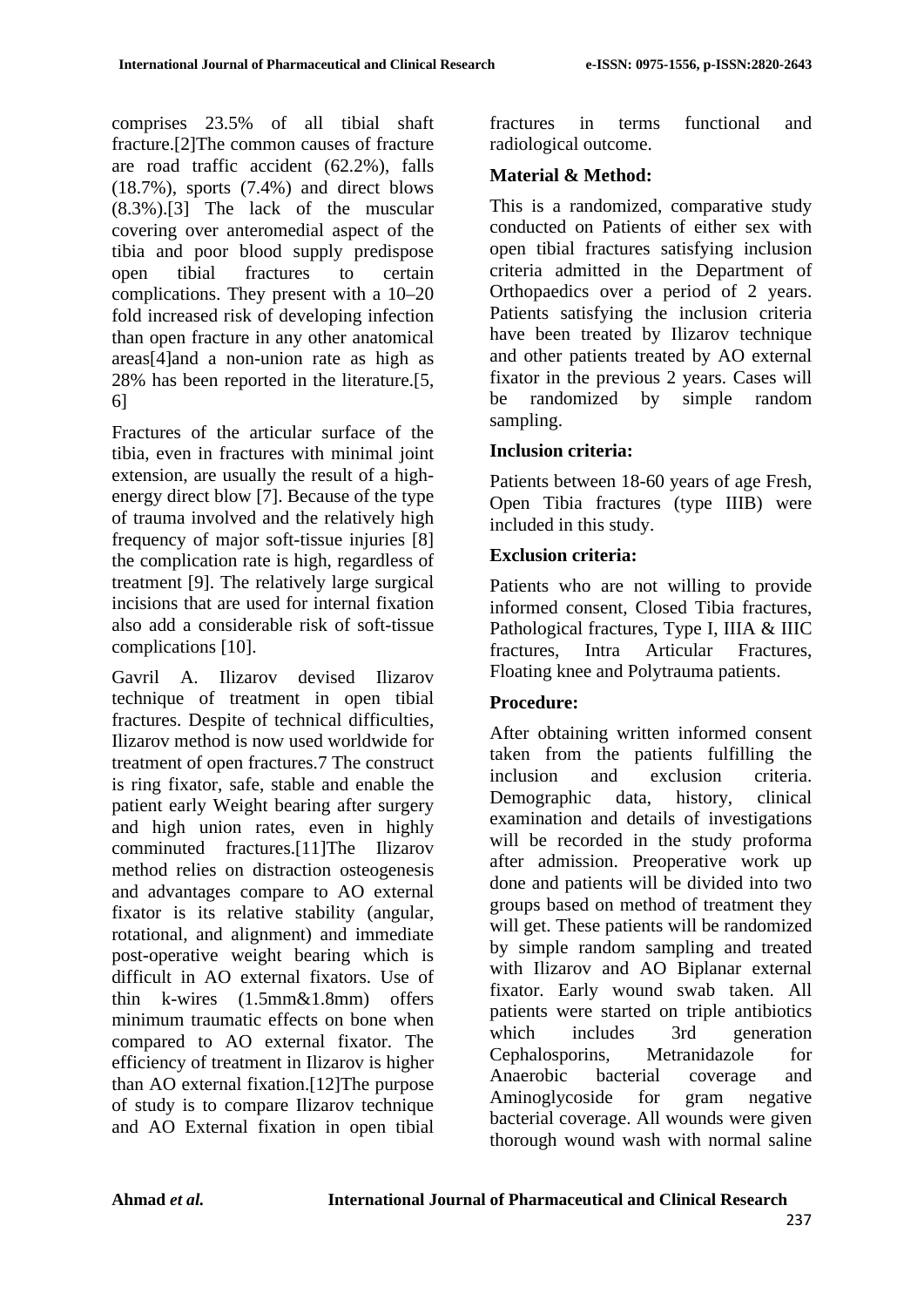in the emergency room as soon as the patient is received. Patients who required plastic surgery interventions were operated in the same sitting with plastic surgery procedures like flap coverage and SSG, if the wound was less contaminated. Frames will be removed after clinico-radiological union.

The follow up would be for one year. Initially for every 3 weeks in first 6 weeks for wound care, every 6 weeks for one year and assessed by Radiological evidence of union of fracture and Functional assessment by Patient's Functional and Bone results are assessed based on ASAMI (Association for the study and application of the methods of Ilizarov) criterion and complications. The data will be recorded in the appropriate proforma.

Data collected was tabulated. Continuous variables were expressed as mean+/- SD and analyzed within the groups using repeated measured ANOVA. Intergroup comparison will be done using unpair't' test. Categorical variables will be expressed as percentage or proportion and analyzed using Chi square test.

## **Results:**

In our study most of the cases are observed in patients of age group 51 to 60 years. Hence most of the fractures were observed in 31-40 age groups. Mean Age in AO group is 44.6±11.4years and Ilizarov group is  $40.21 \pm 10.2$  years with male preponderance in the gender distribution of both groups, being 90 % and 90 % in Group A and B, respectively.

According to our study males are more prone to fractures when compared to females.Subjects in our series are more affected on right side (60 %) when compared to left side (40 %). **[Table 1]**

In our study ASAMI bone results & functional results was Excellent (22.8%), Good (65.7%) & Poor 11.4%) in AO group, whereas in Ilizarov group Excellent (60%), Good (34.2%) & Poor (5.7%). Ilizarov has good Functional scoring when compare to AO group most common complications encountered were Pin Tract Infections, pain, stiffness, limp.**[Table 2]**

In AO group pin tract infections were seen in 42.8 % (n-15), pain in 25.7% (n-9), stiffness 20% (n- 7), limb length discrepancy in 11.4% (n- 4), deformity 17.1% (n- 6), Non-union 5.7%(n-2), limp 30% (n- 6). In Ilizarov group pin tract infections were seen in 14.2% (n- 5), pain in 28.5 % (n- 10), stiffness 14.2% (n- 5), limb length discrepancy in 5.7% (n- 2), deformity 8.5 % (n- 3), Nonunion 2.8% (n-1).**[Table 3]**

Pin tract infections were easily managed by oral antibiotics and local Neomycin skin ointment, stiffness was improved by extensive physiotherapy, pain was managed with analgesics and reassurance. Limb Length Discrepancy (shortening) was less than 2cm, which was corrected by shoe rise. No case developed deep Infection, or Unacceptable mal-union.

| Variable                | AO Group ( $N = 35$ ) | Ilizarov Group $(N=35)$ |
|-------------------------|-----------------------|-------------------------|
| Age (years)             | $44.6 \pm 11.4$       | $40.21 \pm 10.2$        |
| <b>Sex</b>              | $M : F = 17 : 3$      | $M : F = 18:2$          |
| Side                    | $R: L = 11:9$         | $R: L = 10:8$           |
| Ankle spanning          |                       |                         |
| Duration<br>on          | $21.62 \pm 2.8$       | $22.7 \pm 5.8$          |
| fixator(weeks)          |                       |                         |
| Secondary procedures    | 6                     |                         |
| Radiological union time | $21.78 \pm 2.6$       | $22.9 \pm 5.3$          |

## **Table 1: Demographic details**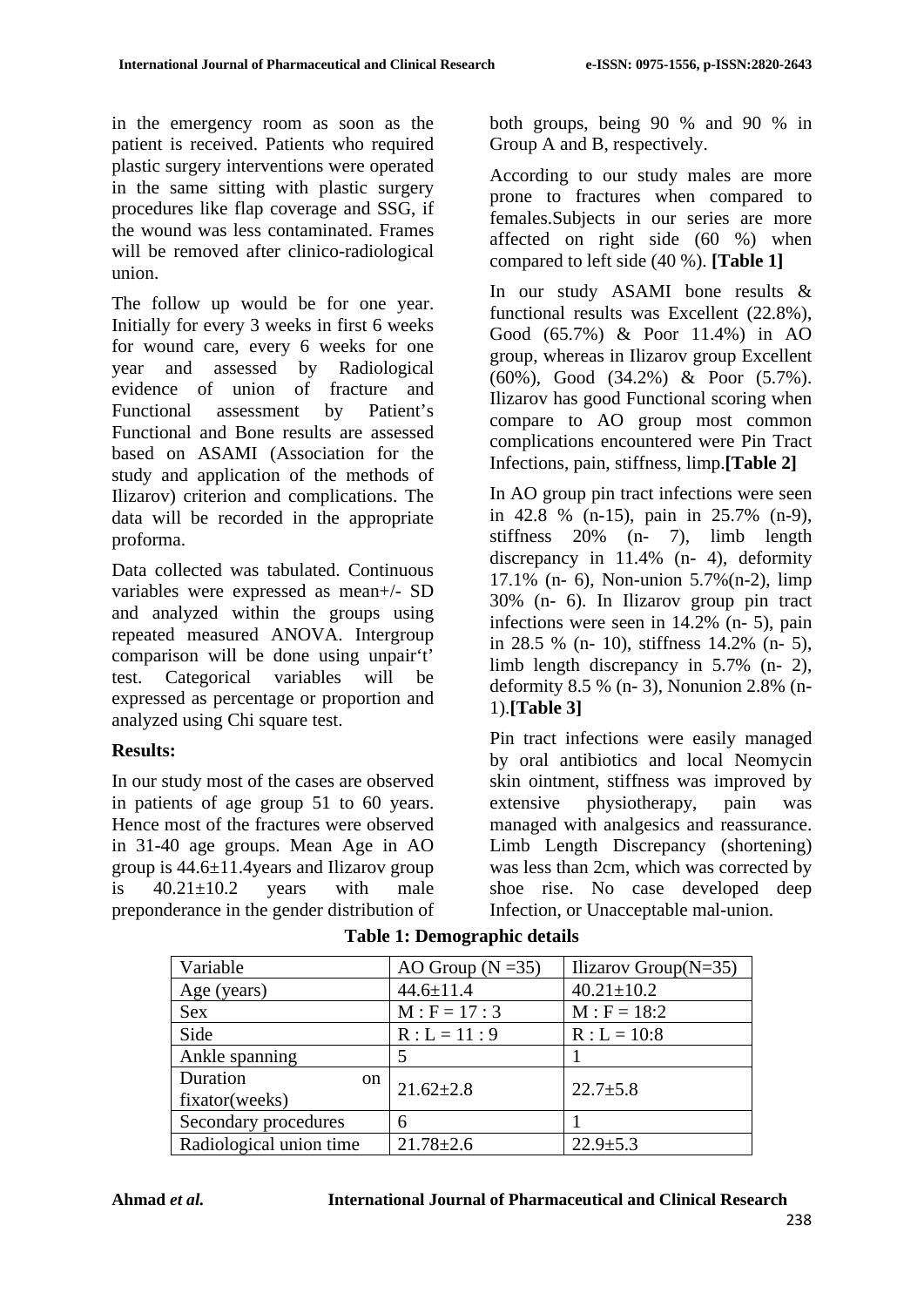| ASAMI Score -<br>$BR - 48 WKS$ | AO<br>fixation | external | %    | <b>Ilizarov</b><br>technique | $\%$ | Total | $\%$ | value |
|--------------------------------|----------------|----------|------|------------------------------|------|-------|------|-------|
| Excellent                      |                |          | 22.8 | 2 <sub>1</sub>               | 60   | 29    | 41.4 |       |
| Good                           |                |          | 65.  | 12                           | 34.2 | 35    | 50   |       |
| Poor                           |                |          |      |                              | 5.7  | b     | 8.5  | 0.261 |
| Total                          | 35             |          | 100  | 35                           | 100  | 70    | 100  |       |

**Table 3: Distribution of complications**

**Table 2: ASAMI score – BR (Bone results & functional results)**

| Complications                 | external<br>AO.<br>fixation | $\%$  | Ilizarov<br>technique | $\%$      | p value |
|-------------------------------|-----------------------------|-------|-----------------------|-----------|---------|
| Pin tract infection           | 15                          | 42.86 | 5                     | 14.2<br>9 | 0.551   |
| Pain                          | 9                           | 25.71 | 10                    | 28.5<br>7 | 0.390   |
| <b>Stiffness</b>              |                             | 20    | 5                     | 14.2<br>9 | 0.342   |
| Limb<br>length<br>Discrepancy | 4                           | 11.43 | $\overline{2}$        | 5.71      | 0.289   |
| Deformity/Malunion            | 6                           | 17.14 | 3                     | 8.57      | 0.521   |
| Non union                     | $\overline{2}$              | 5.71  |                       | 2.85      |         |

#### **Discussion:**

Piwani et all<sup>[13]</sup> and Beltsios et al [14]where mean age were 34.75 years and 36 years respectively. There were 31 (77.5%) male and 9 (22.5%) female patients in our study which is comparable to the findings of Pal et all [15] and Memon et al[16] where maximum cases were male(80%).

Patzakis and Wilkins[17] further confirmed, that the greatest determining factor was the timing of antibiotics and not the delay of debridement for more than 12 hrs. Naique et al[18]compared debridement of compound fractures within 6 hrs and between 6 and 24 hrs and excluded any difference in infection rates. Lastly, an extensive literature review by Crowley et al[19] investigating the time to debridement, showed that the 6 hrs rule needs to be re-evaluated.

Conventional radiographs alone are not able to define union in internally fixed fractures with sufficient accuracy to enable their use as end-points of fracture healing. Generally, deciding when a fracture can be regarded as "healed" is difficult. In a recent study, Corrales et al. [20] reported a lack of consensus with regard to the definition of fracture healing. The surgeon's ability to judge fracture union using chronological radiographs following internal fixation is estimated to be correct in approximately 70% [21]. The use of traditional external fixation methods, such as manual testing of fracture stability and/or pain response to weight-loading with the frame dis-assembled, can be added to the evaluation of the radiological healing. These tests could therefore be used to assess whether the fracture has healed sufficiently to allow the safe removal of the fixator and full, unprotected weight-bearing. Using these criteria, we had no refractures or increased deformities.

Schanz screw design of Limb reconstruction system is such that it provides more stability to fixator. The use of 6mm tapering narrow pitch screw increases pin-bone interference and pull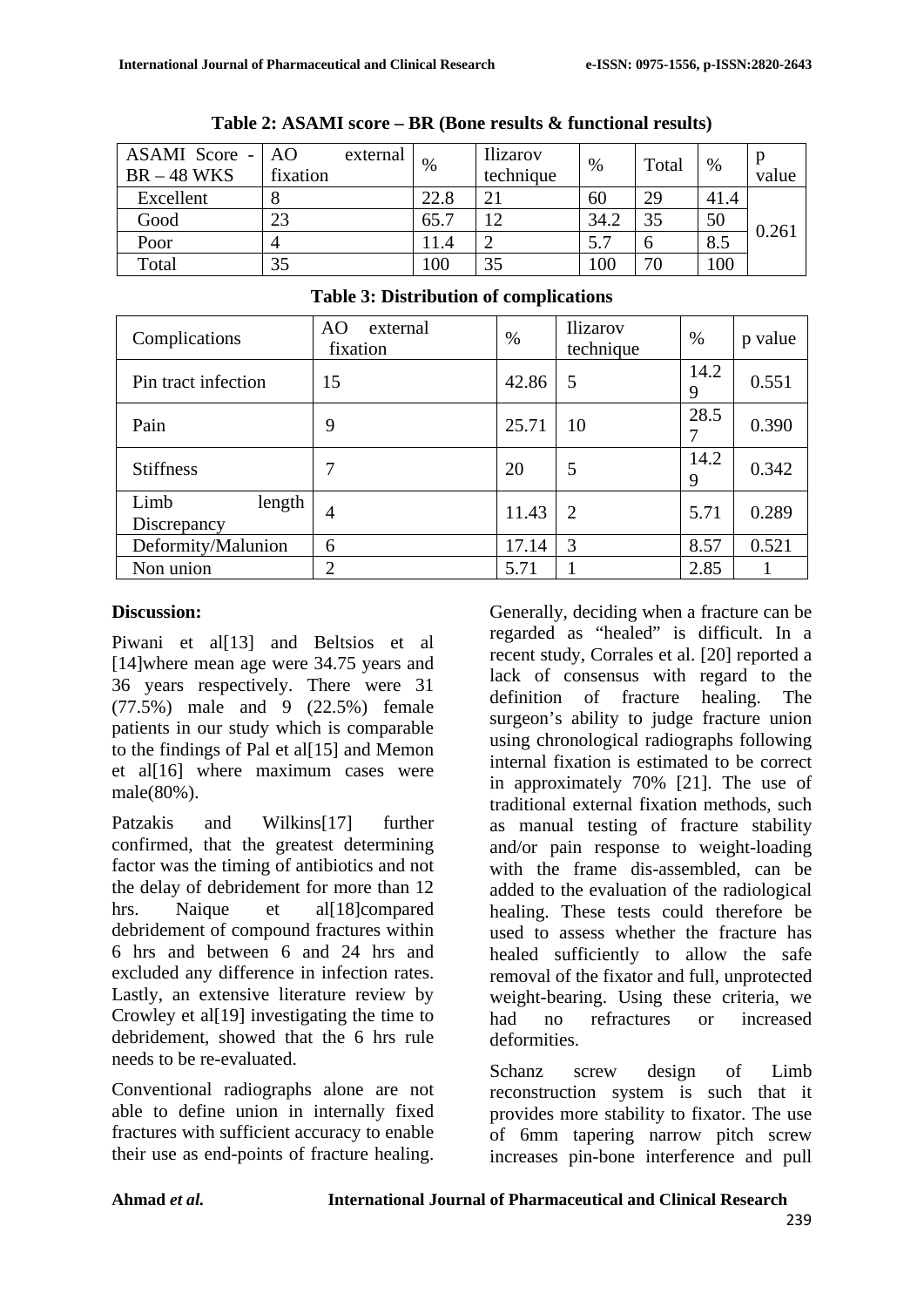out strength.[22]This large diameter pins have higher resistance to bending and it reduces stresses at the bone-pin interface[23] of fixator system and ensures that no flexion of screw occurs at the screw-cortex interface under normal functional loads.[24] This absence of screw flexion minimize the likelihood of osteolysis and subsequent osteitis at these sites. This explains low incidence of pin tract infection and pin loosening.

The sliding clamp of LRS allows insertion of 3 schanz screws which can be locked and thus provides more stability. In addition to that, the swiveling clamp allows correction of mal-alignment of fracture ends without disturbing the screw position. In case of more proximal or distal 1/3rd fracture with short segment on one side, the use of T clamp allows more secure fixation of short segment and prevents any mal-alignment. Milnar et al [25] showed that tibial malunion are associated with increased incidence of osteoarthritis of knee and ankle joint.[26]

#### **Conclusion:**

Because the Ilizarov external fixator is a minimally invasive technique, it has a lower impact on the blood supply. The ring fixator is a safe, stable (threedimensional stability) design that allows the patient to walk immediately after surgery and has a high union rate, even in heavily comminuted fractures.

#### **References:**

- 1. Court-Brown CM, Caesar B. Epidemiology of adult fractures: a review. Injury. 2006;37(August (8)):691–697 Epub 2006 Jun 30. Review.
- 2. Court-Brown CM, McBirnie J. The epidemiology of tibial fractures. J Bone Joint Surg Br. 1995;77(May (3)):417–421
- 3. Court-Brown CM, Rimmer S, Prakash U, McQueen MM. The epidemiology

of open long bone fractures. Injury. 1998;29(September (7)):529–534

- 4. Patzakis MJ, Wilkins J, Moore TM. Considerations in reducing the infection rate in open tibial fractures. Clin Orthop Relat Res. 1983; 178:36– 41.
- 5. Brumback RJ. Open tibial fractures: current orthopaedic management. Instr Course Lect. 1992; 41:101–117
- 6. Olson SA. Open fractures of the tibial shaft. Instr Course Lect. 1997; 46:293– 302
- 7. Baratz M, Watson AD, Imbriglia JE: Orthopaedic surgery: the essentials. New York: Thieme Medical Publishers; 1999:517.
- 8. Colletti P, Greenberg H, Terk MR: MR findings in patients with acute tibial plateau fractures. Comput Med Imaging Graph 1996, 20–5:389–394.
- 9. Papagelopoulos PJ, Partisinevelos AA, Themitocleous GS, Mvrogenis AF, Korres DS, Soucacos PN: Complications after tibial plateau fracture surgery. Injury 2006, 6:475– 484.
- 10. Tscherne H, Lobenhoffer P: Tibial plateau fractures: management and expected results. Clin Orthop 1993, 292:87–100.
- 11. Nesari S, Wali P, Pasha M. Treatment of tibial fractures by Ilizarov technique: A longitudinal study. IJSS J Surg. 2015;1(6):6–9.
- 12. Ganji SME, Bahrain M, Joker F. Ilizarov versus AO external fixator for treatment of tibia open fractures. Iran Red Crescent Med J. 2011;13(12):868– 72.
- 13. Hays, P. . (2022). Evidence Basis for Pharmacogenetic Testing in Psychiatry. Journal of Medical Research and Health Sciences, 5(3), 1838–1859.
- 14. Piwani M, Bhutto I, Ahmed I. Evaluation of AO external fixator in the management of open diaphysial fracture of tibia gustilo type IIIA and